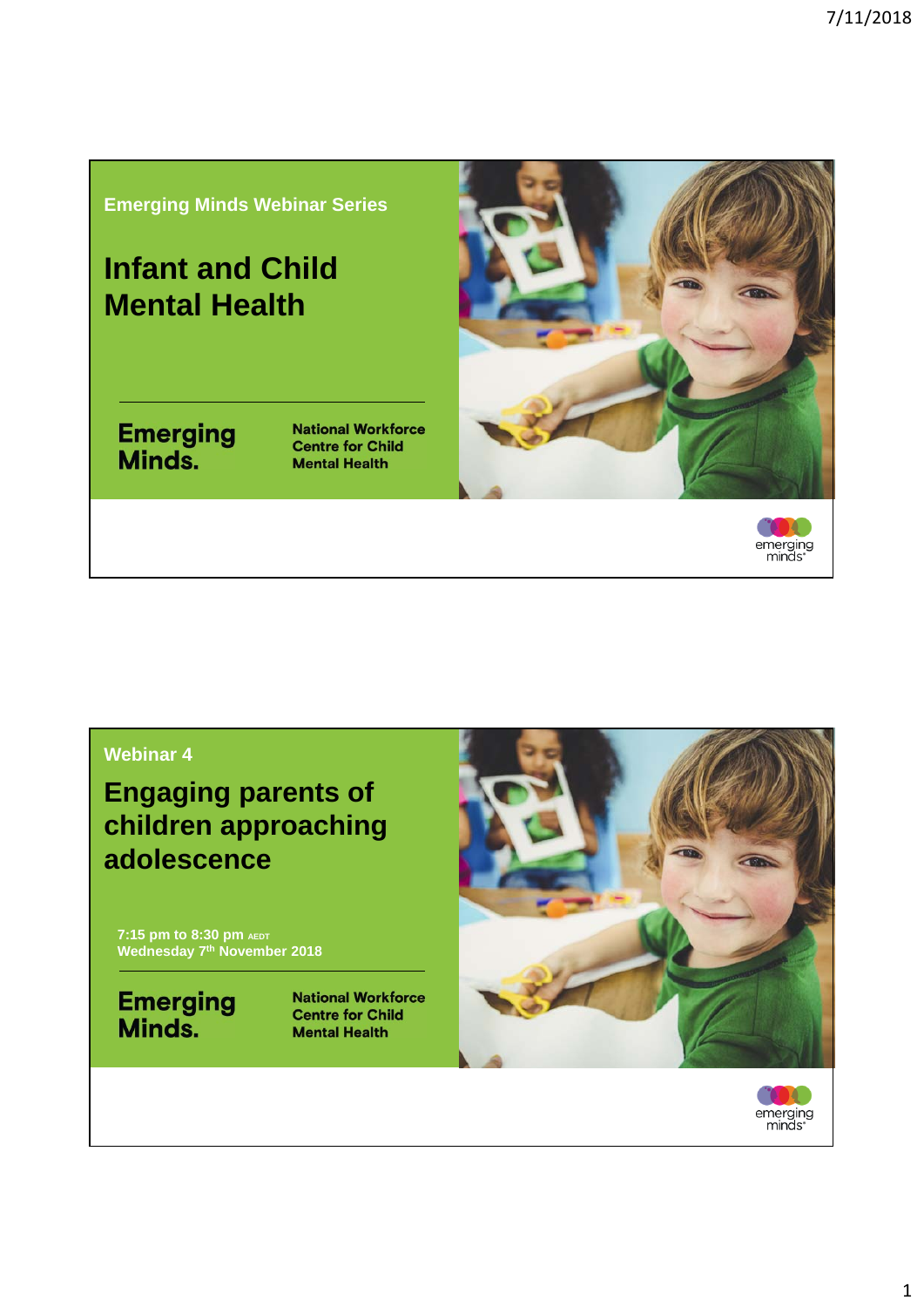Emerging Minds and MHPN wishes to acknowledge the Traditional Custodians of the lands across Australia upon which our webinar presenters and participants are located.

We wish to pay respect to the Elders past, present and future for the memories, the traditions, the culture and hopes of Indigenous Australia.



3

# **Webinar series**

This is the fourth webinar in the Emerging Minds, Infant and Child Mental Health series.

Future webinars:

- Supporting children's mental health after trauma (2019)
- Engaging with children and parents with complex needs a systems approach (2019)

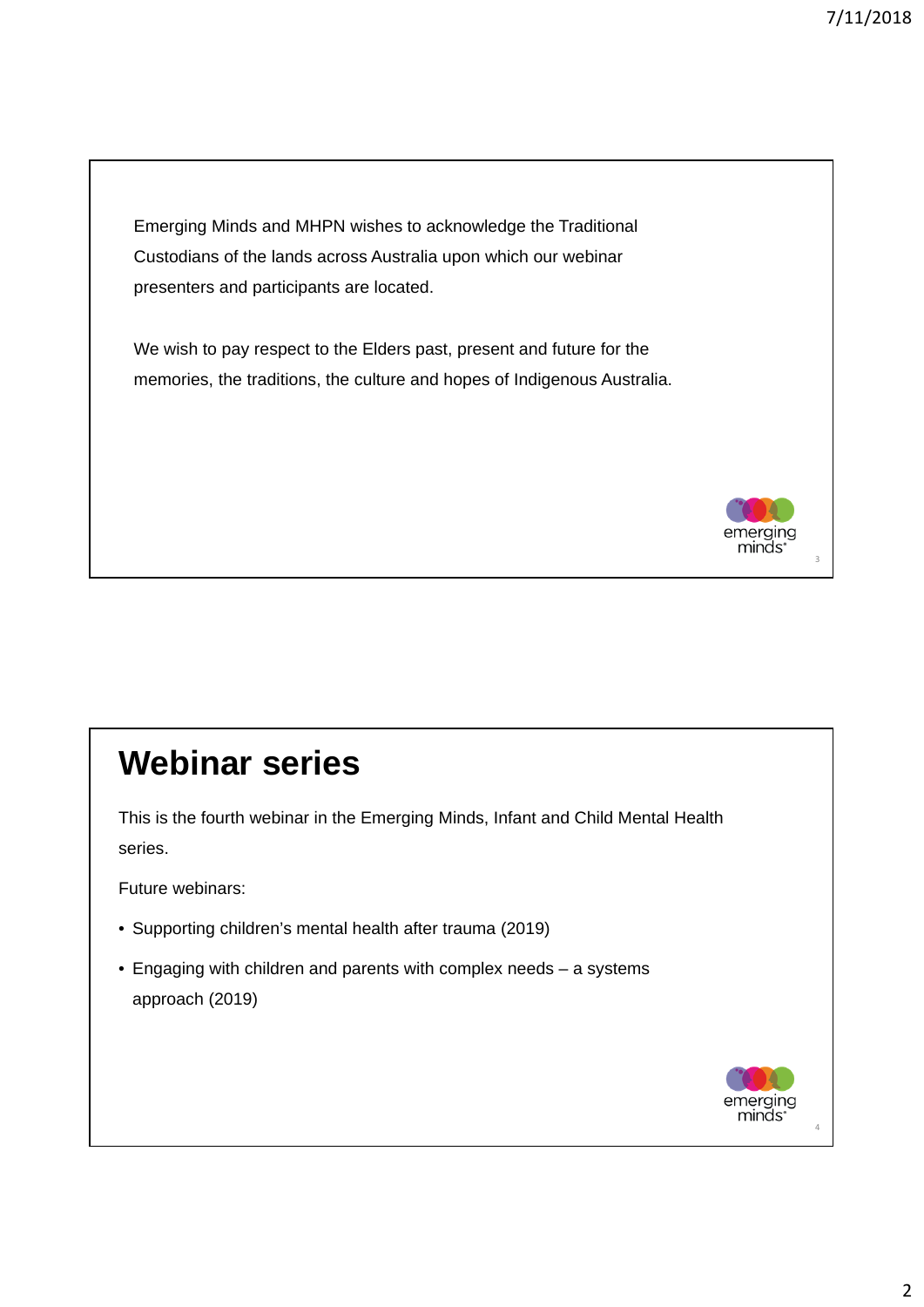# **Tonight's panel**



**Elly Robinson** Executive Manager Parenting Research Centre



**Dr Michael Carr-Gregg** Psychologist



**Facilitator: Dan Moss** Workforce Development Manager, Emerging Minds



5

# **Ground rules**

To help ensure everyone has the opportunity to gain the most from this live webinar, we ask that all participants consider the following ground rules:

- Be respectful of other participants and panellists. Behave as you would in a face-to-face activity.
- For help with any technical issues, click the Technical Support FAQ tab at the top of the screen. Need further support? Call the Redback Help Desk on 1800 291 863.
- If a significant issue affects all participants, an announcement will be made.

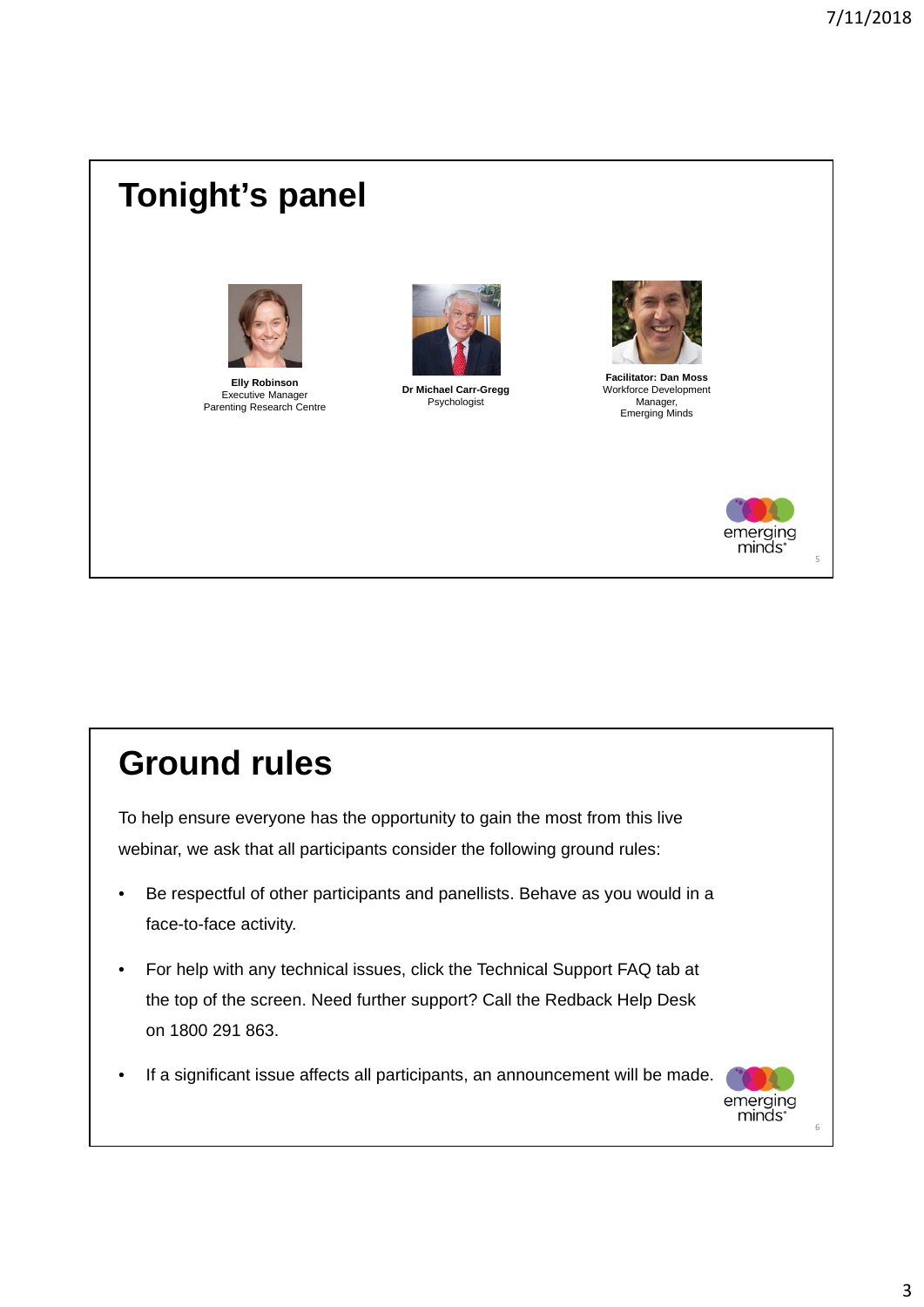7

aina: ninds'

Elly Robinson

emeraina minās:

## Through an exploration of developmental psychology of children as they become adolescents participants will: • Identify practical tips and strategies for effective conversations with adolescents and their parents • Recognise the differences between normal adolescent behaviour and mental health conditions such as depression and anxiety • Describe current trends in adolescent drug and alcohol use, cyber-bullying, risk-taking behaviour and self-harm. **Learning outcomes**

## **Adolescent health specialist perspective**

#### **Adolescence**

- Dynamic period of growth and maturation second most risky period after infancy
- Can impact significantly on pathways to adulthood, both in positive and negative directions
- Notable changes begin in late primary school seek opportunities to increase independence, changes in peer/family relationships, physical changes
- Reflected in case study
	- Changing relationship between Kelly and Grace
	- Both reflect on "things as they were"



8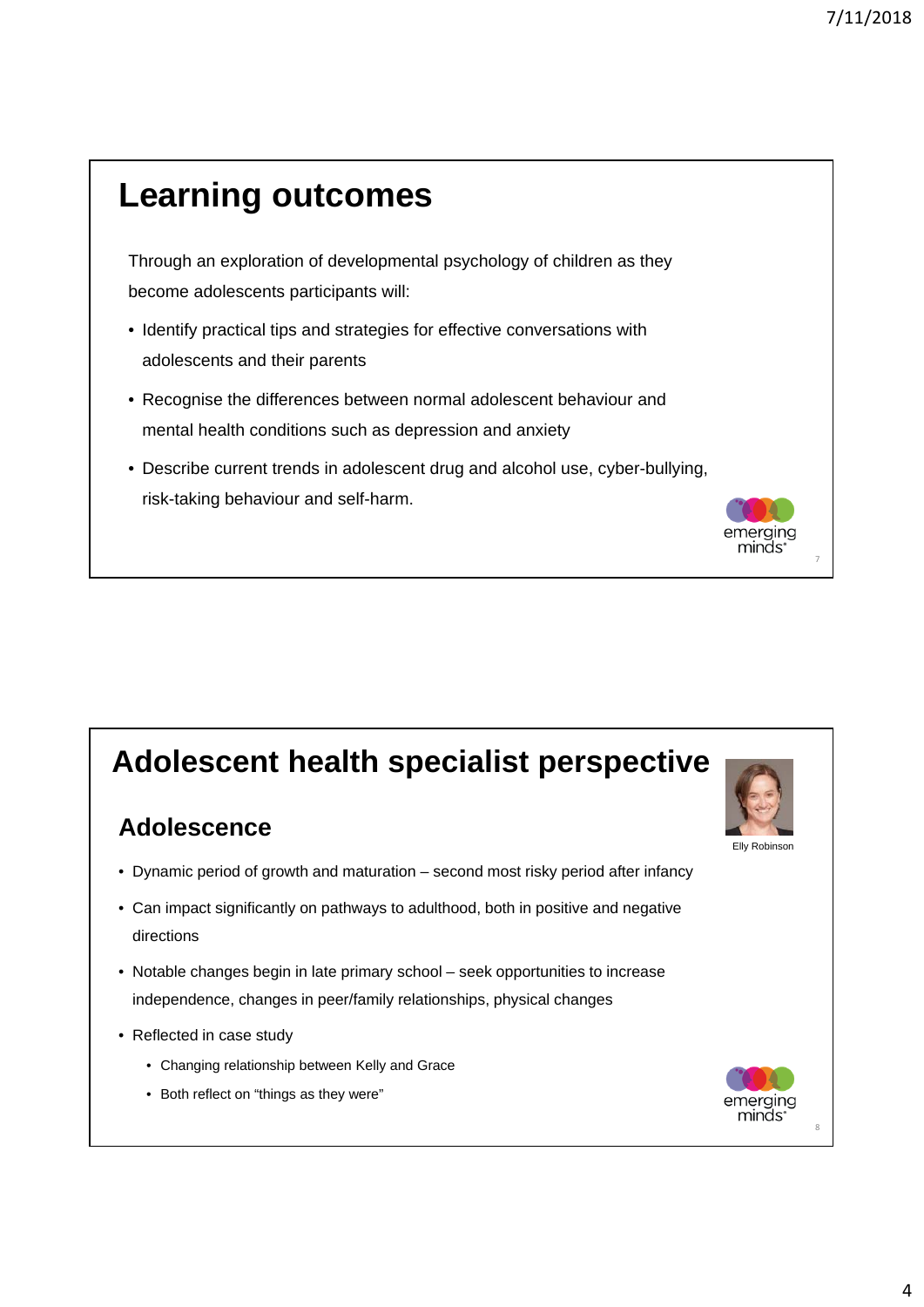

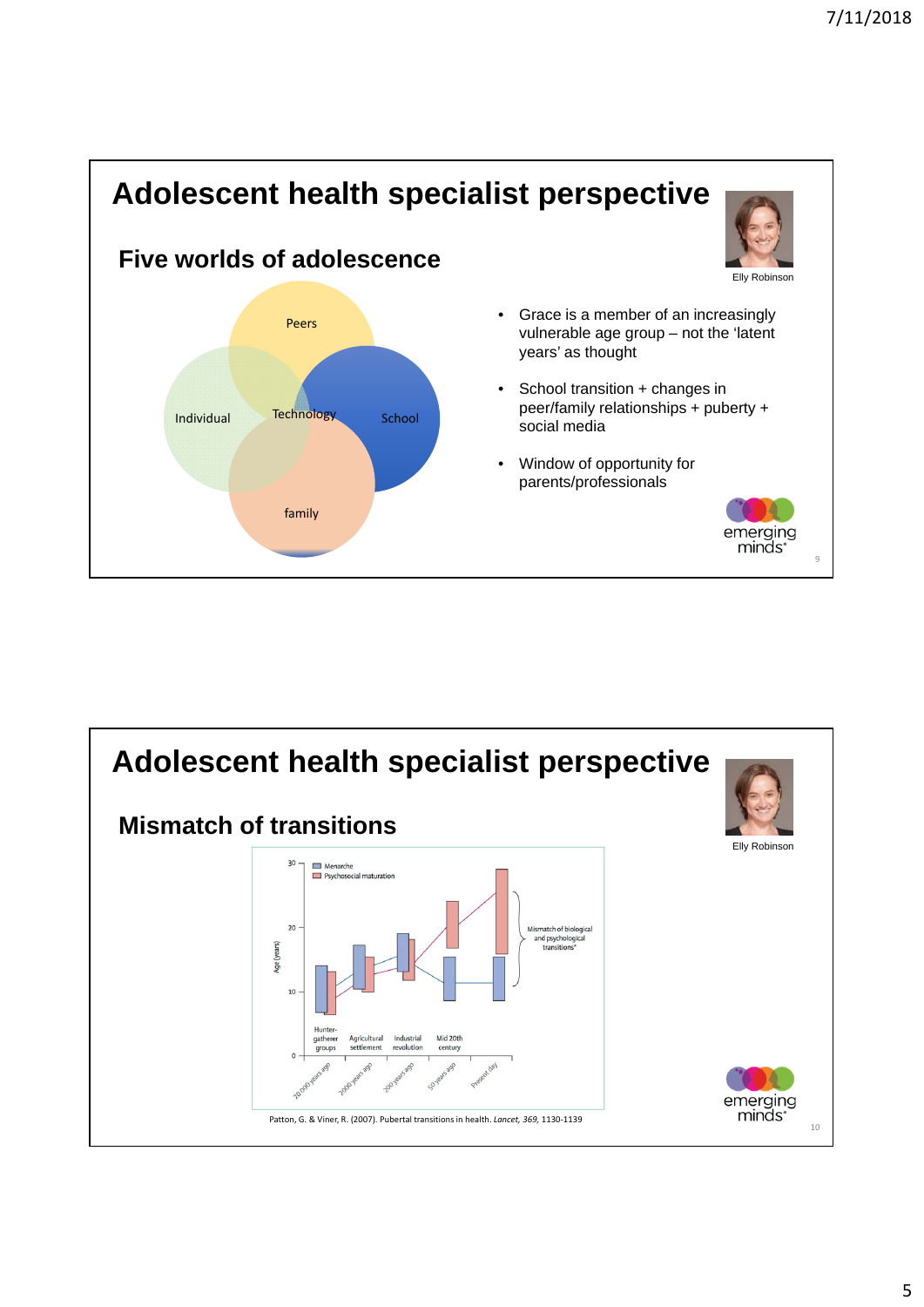

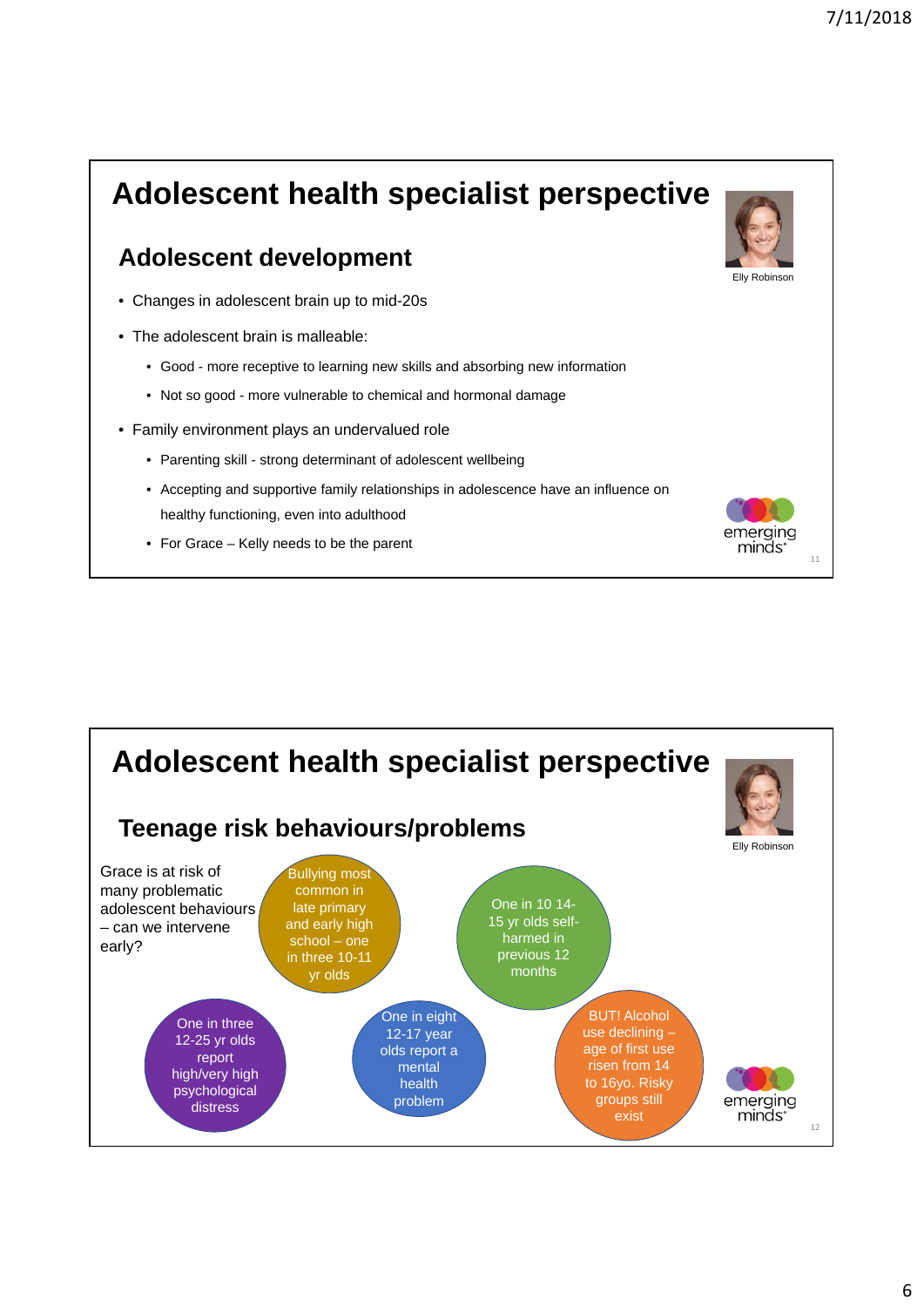# **Psychologist perspective**

#### **Flourishing teens**

- **1. "Charismatic adult":** someone with whom they identify and from whom they can gather strength
- **2. "Islands of competence" or "spark":** having something they are good at, learning the value of persistence
- **3. Emotional intelligence:** ability to read social situations and respond appropriately  $-$  "people smart"
- **4. A sense of meaning in their lives:** a feeling of connection to something or someone that transcends the material world
- **5. Positive self-talk/perseverance:** resilient teenagers talk encouragingly to selves



emerging minds<sup>®</sup>

13

# **Psychologist perspective**

#### **Communication with teens**

- **1. Disconnect**: unplug from the iThis and iThat
- **2. Location**: café, park, drive in the car
- **3. Mood**: only if both parties are in the right frame of mind
- **4. Clarity**: get to the point quickly, repeat, use concrete images, pay attention
- **5. Culture**: become a student of teen culture
- **6. Choose your battles**



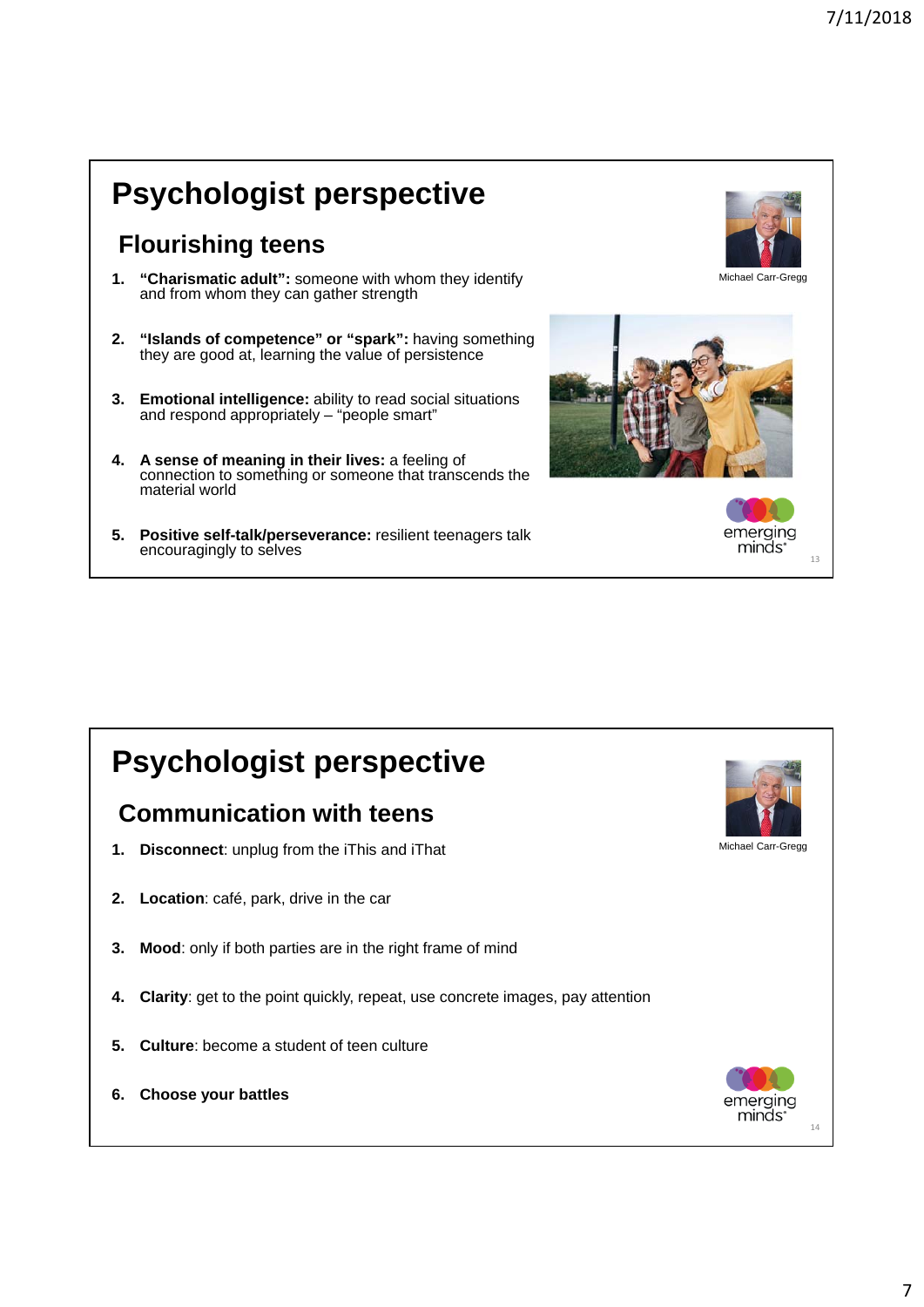# **Psychologist perspective**

#### **When to really worry…**

- Withdrawal from peers
- Sustained decline in academic performance
- Two to three weeks of depressed mood
- No longer enjoying or engaging in what was previously enjoyed



emerging minds<sup>®</sup>

15

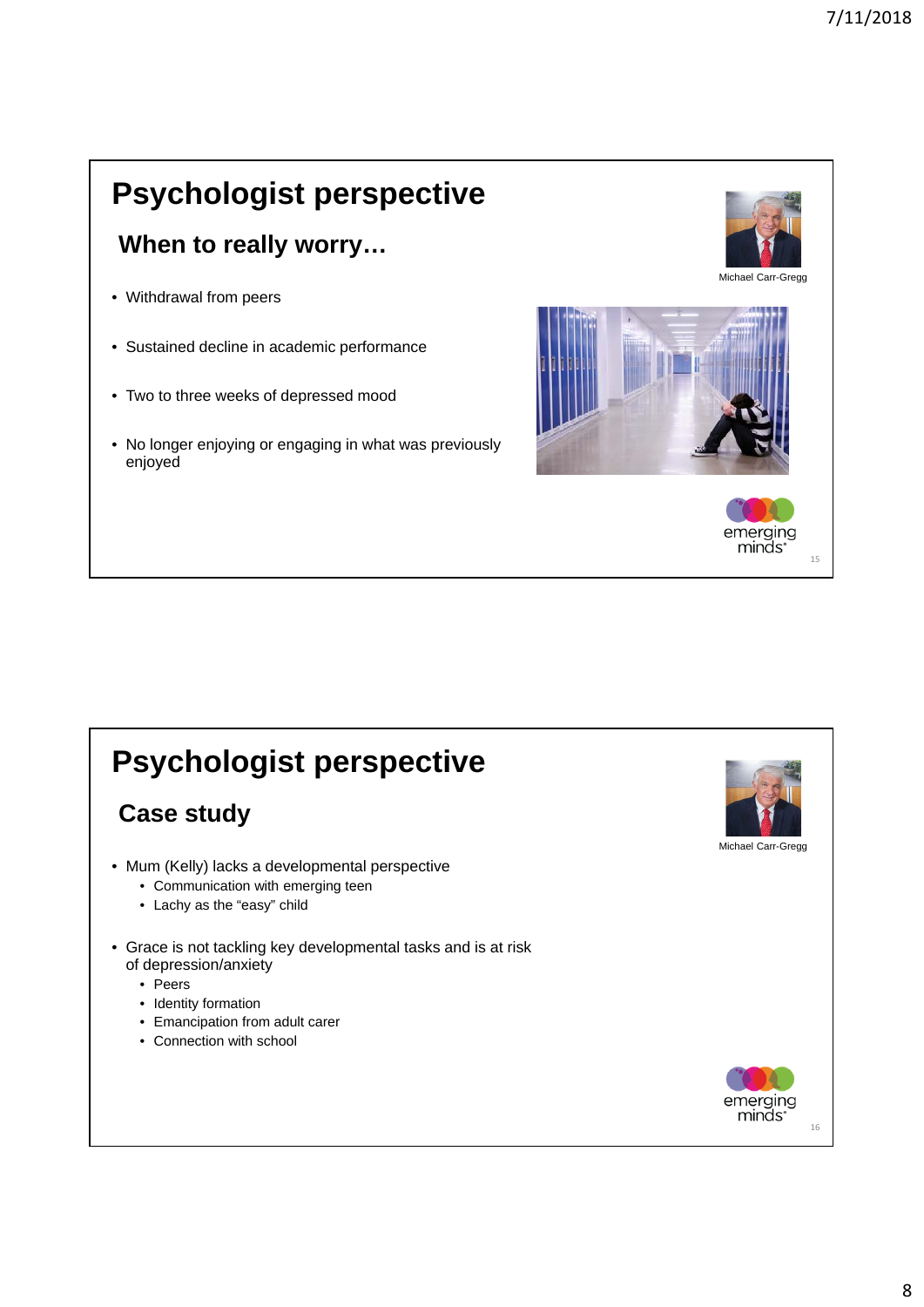# **Psychologist perspective**

#### **Risk factors**

- Multiple risk factors for Grace
	- Strained relationship with mother
	- Lack of prosocial peers
	- Lack of coping skills
	- Not engaged in school
	- No "spark"
	- Rigid self-talk



### **Psychologist perspective Clinical interventions** Michael Carr-Gregg • Family therapy • Evidence-based parenting program for mum (e.g. Triple P teens) • CBT/IPT • Instigating regular family ritual • Involving school welfare teamemerging minds<sup>®</sup> 18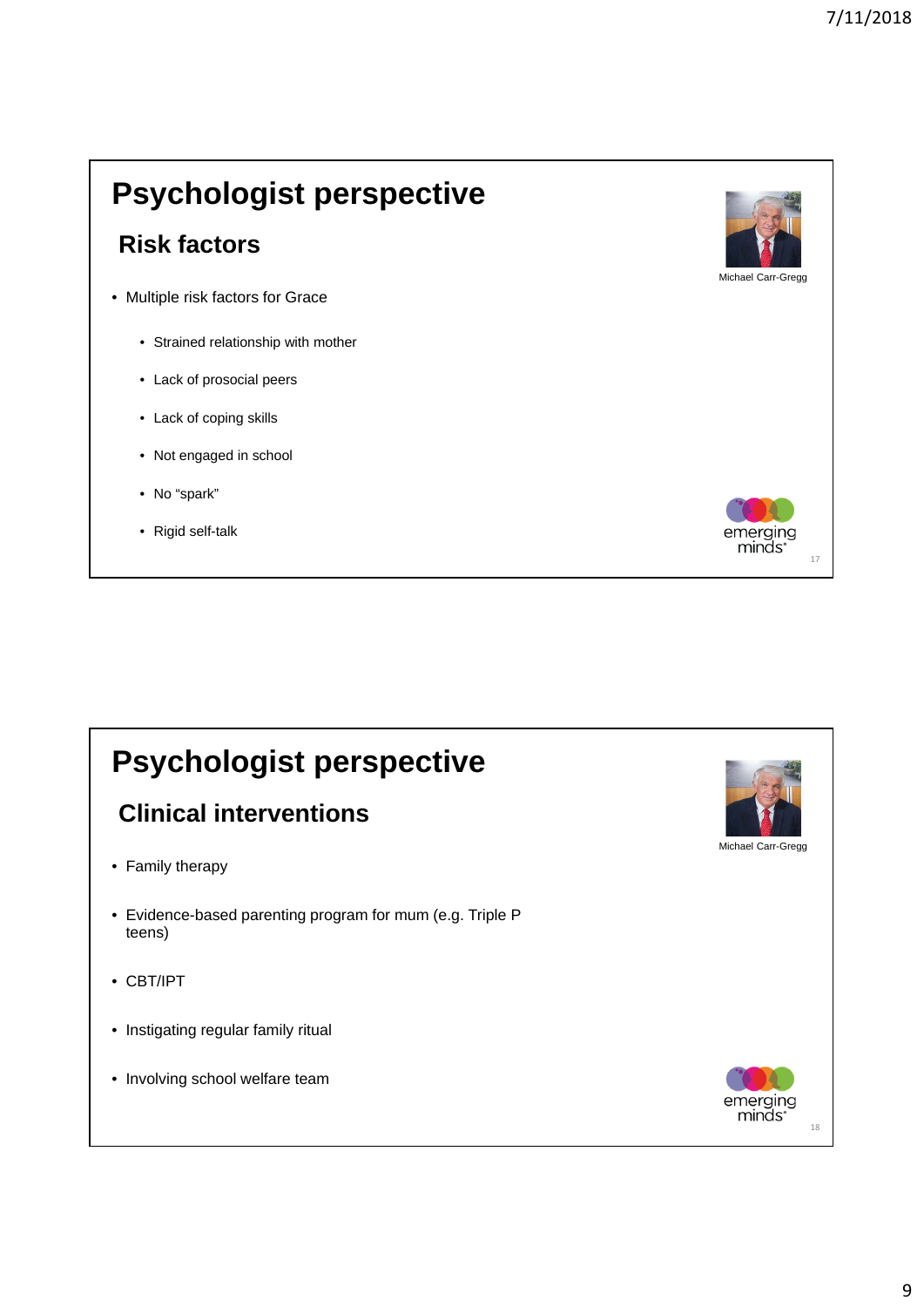# **Q&A Session**



**Elly Robinson** Executive Manager Parenting Research Centre



**Dr Michael Carr-Gregg** Psychologist



**Facilitator: Dan Moss** Workforce Development Manager, Emerging Minds



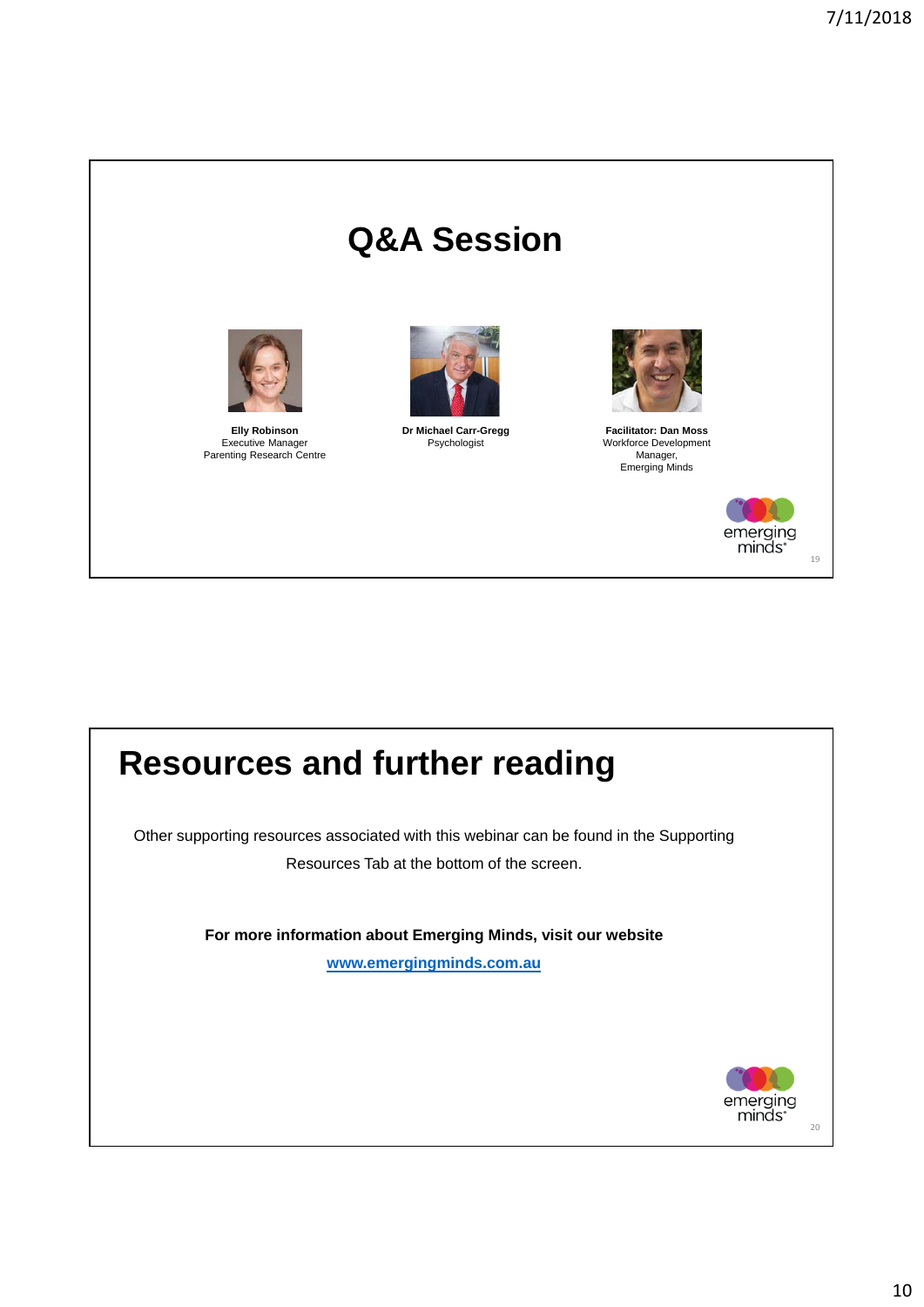## **Thank you for participating** • Please ensure you complete the *feedback survey* before you log out. **Click the Feedback Survey tab** at the top of the screen to open the survey. • Certificates of Attendance for this webinar will be issued within four weeks. • Each participant will be sent a link to the online resources associated with this webinar within two weeks. • The next webinar in the Emerging Minds webinar series is titled Supporting children's mental health after trauma (2019) erging ninds'  $21$